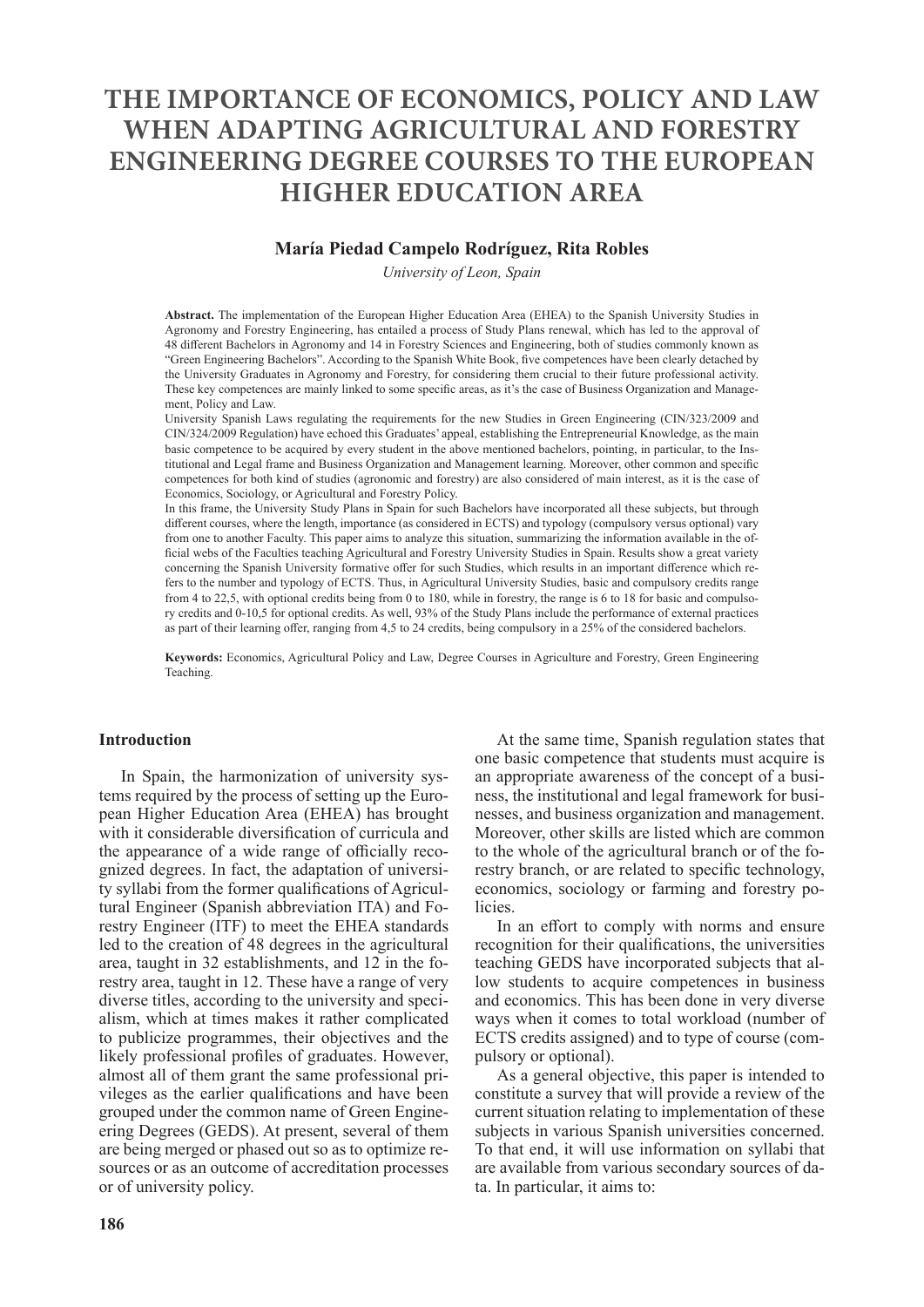- Verify the fulfilling of the regulations implemented at a national/regional level by every university in Spain teaching "Green Engineering Degrees".
- Enlarge knowledge about the level of education and training in Economics, Policy and Law got by Spanish university students performing "Green Engineering Degrees".

Thus, the information provided in this article could be used as a reference by Spanish Administration and the Universities in order to implement future improvement plans to favour the quality, internationalization and excellence of their learning plans.

Finally, this paper could be an important tool which lays the groundwork towards the development of future studies for contrasting the interrelationship between the training received by these university students and their future entrepreneurship level.

## **Analysis State of the art**

The harmonization of university systems required by the process of setting up the European Higher Education Area (EHEA) began in 1999 with the Bologna Declaration. In Spain it led to the drawing up of Basic Law 4/2007 of 12 April 2007 modifying Basic Law 6/2001 on Universities (Office of the Head of State, 2007). It also led to Royal Decree 1393/2007 of 29 October 2007, which established a system for organizing officially recognized university programmes (Spanish Ministry of Education and Science, 2007).

This Royal Decree made the concept and expression of university autonomy deeper than formerly had been the case. This was because it allowed universities to propose and create the programmes they would teach and the qualifications they would award without being subject to any previously fixed approved list. The objective of this new system of management is to make it easier for academic institutions to take advantage of their capacity to innovate, their strengths and their opportunities as a mechanism of response to the demands of a constantly changing society.

The current reality is that the application of these new norms has brought with it considerable diversification of curricula and the appearance of a wide range of officially recognized degrees. Since 2010 Spanish universities have been aware of this problem, in particular in the case of degrees in conformity with EHEA standards replacing the former qualifications of Agricultural Engineer (with the Spanish abbreviation ITA) and Forestry Engineer (ITF). So as to group together under a standard heading the extremely wide range of such programmes on offer in Spain, they have been encouraging the use of the expression "Green Engineering" with a distinction between two branches: agriculture and forestry.

The Conference of Directors and Deans of the establishments which had previously taught the courses leading to the qualifications of Agronomical Engineer, Hill Farming Engineer, ITA and ITF, which are now being phased out, adopted the slogan "The Natural Choice". Under this heading they have drawn up prospectuses to guide potential university students. They have also run a campaign to promote "Green Engineering Degrees" (GEDS) using publicity over the Internet, by creating a specialist website and by adding pages to the websites of their institutions and to social networks.

GEDS in the agricultural branch provide a double, technical and scientific, specific training which can be applied to the improvement of the productivity of arable and pastoral farming. Those in the forestry branch qualify graduates to be aware of, develop and implement skills and techniques in the planning and management of scrubland, production and exploitation of woodland, hunting and fishing, and sustainable environmental management.

In Spain as a whole, the adaptation of previous syllabi for the qualifications of ITA and ITF to European standards has led to the creation of 62 GEDS. Of these 48 are in the agricultural branch (taught in 32 establishments) and 14 in the forestry branch (taught in 13 establishments) (Campleo and Lorenzana, 2014a). These have a varying range titles, according to the university and particular specialism involved.

Within the agricultural branch, 23 different names are used for GEDS. These are as follows (the figure in brackets indicates how many establishments use the name in each case): Technology of Agricultural and Food Industries (1), Agronomical Engineering and Science (1), Fruit and Vegetable Engineering and Gardening (1), Biological System Engineering (1), Engineering for Agriculture and Food Industries (2), Agricultural and Food Industry Engineering (3), Engineering of Arable and Pastoral Farming (1), Engineering for Fruit and Vegetable Growing and Gardening (1), Food Engineering (2), Engineering for Arable and Pastoral Farming and the Rural Environment (1), Engineering for Arable and Pastoral Farming and the Landscape (1), Agricultural and Environmental Engineering (2), Engineering for Agriculture, Food and the Rural Environment (6), Innovation in Food Processes and Products (1), Food, Agriculture and Rural Environment Engineering (1), Food and Agriculture Engineering (7), Food, Agricultural and Environmental Engineering (1), Farm and Rural Environment Engineering (7), Farm Engineering (6), Agricultural and Rural Environment Engineering (1) and Agricultural and Food Engineering (1). As for GEDS in the forestry branch, there are five different names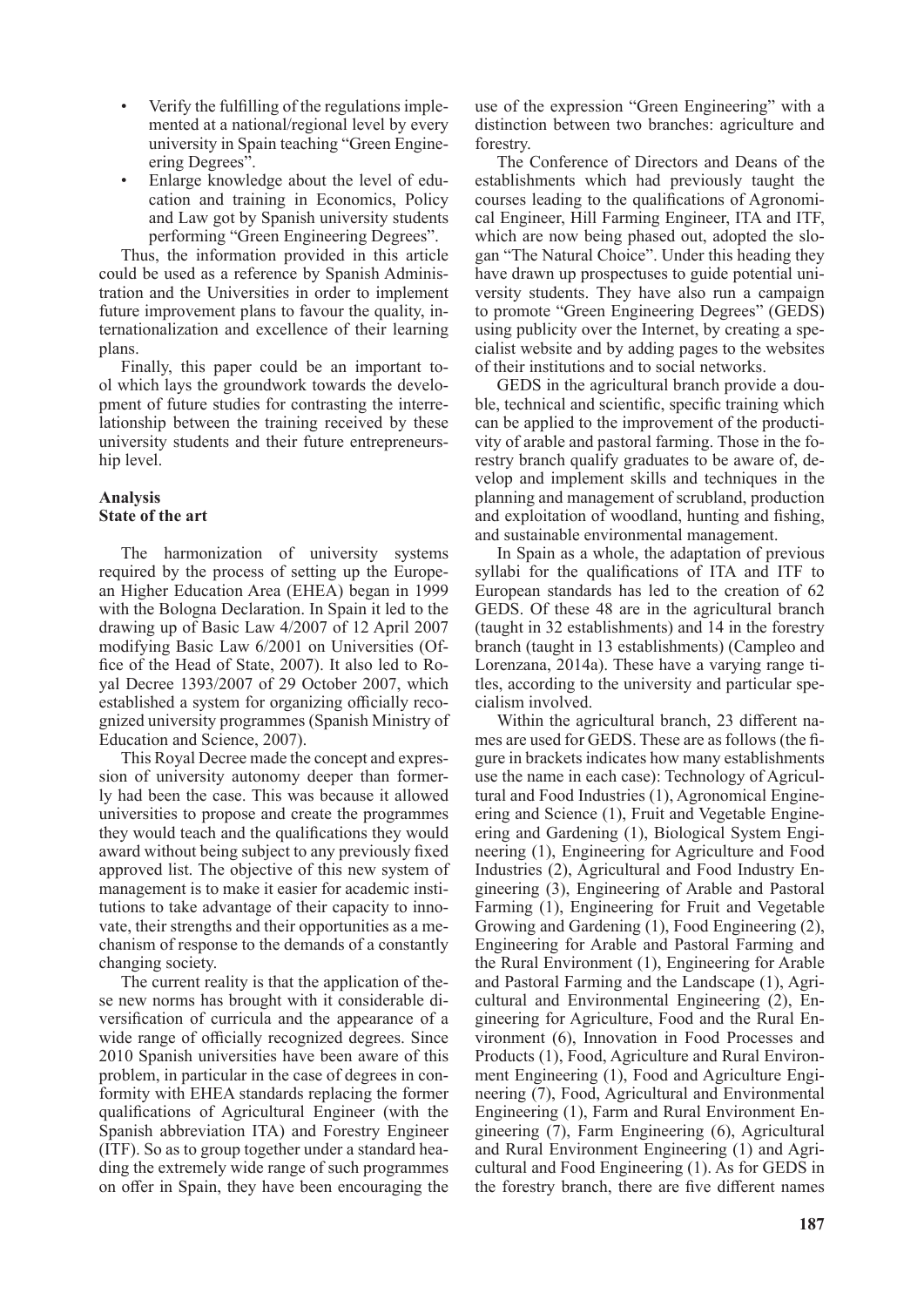in use to designate programmes: Engineering of the Natural Environment (1), Forestry Engineering (4), Forestry and Environmental Engineering (7), Forestry and Environmental Engineering: Exploitation of Woodlands (1) and Forestry Engineering: Woodland Industries (1).

All of the GEDS taught by Spanish universities have a length of four years. The total number of ECTS credits required is 240 (60 credits per year, split into two semesters each of 30 credits).

At the present time, some recently established GEDS are being merged or phased out with a view to the optimization of resources or as a consequence of processes of accreditation and university policy. This is the case for the GEDS in the agricultural branch taught in the Universities of Castilla La-Mancha, León, Lugo, Murcia and Valladolid ('Campus de Soria').

Royal Decree 1393/2007 indicates that it is necessary to draw up further standards for any qualifications that authorize their holders to enter a profession or to exercise it. It stipulates that these norms must lay down the conditions that syllabi must meet in order to guarantee that qualifications are an accreditation that holders have the appropriate competences and knowledge to conduct such professional activities. Hence, the Spanish Ministry of Science and Innovation issued Orders CIN/323/2009 and CIN/324/2009 for GEDS on 9 February 2009. These list the requirements for verifying qualifications that entitle holders to do the work for which an ITA or an ITF, respectively, was formerly required (Ministry of Science and Innovation, 2009a-b).

One important feature is that all the GEDS taught in Spain give their holders the ability to do such work. Those in the agricultural branch equate to the former ITA (specializing in Arable and Pastoral Farming, Fruit and Vegetable Growing and Gardening, Food and Agriculture Industries, or Farm Mechanization and Buildings, according to the qualification or specialism selected). Those in the forestry branch equate to the old ITF (specializing in Woodland Exploitation or Forest Industries, according to the programme followed). There are four exceptions to this general norm in the agricultural branch. These are the degree courses in: Biological System Engineering ('Universidad Politécnica de Cataluña'), in Agricultural and Environmental Engineering and in Technology of Agricultural and Food Industries ('Universidad Politécnica de Madrid') and Innovation in Food Processes and Products ('Universidad Pública de Navarra'). These do not meet all the criteria to enter a regulated profession.

As regards training in economics for future holders of GEDS, it should be recalled that the "Libro Blanco de Estudios de Grado en Ingenierías Agrarias y Forestales" [White Book on Degree Studies in Farming and Forestry Engineering] (Alcalde, 2005) indicated five general skills that graduates felt were most necessary for working professionally. These were abilities in organization and planning, problem-solving, applying knowledge in practice, in analysis and synthesis, and in decisionmaking. As to the specific individual skills considered crucial, in most cases they were linked to business organization and management and to policy and legislation.

## **Research Methods and Conditions**

As stated in the previous section, the intention of this article is to provide an initial academic overview of a recently emerging problem, the current situation in respect of courses in the new syllabi that allow students to acquire competences in business and economics.

As there is still insufficient information on this topic to permit more detailed studies or to allow hypotheses to be formulated for future research, the most appropriated research method for this purpose is an exploratory research, in order to gain experience which will be helpful for more definite investigation.

Exploratory research is a methodology conducted to determine the nature of a problem which is not currently clearly defined, as it is the case of this study, helping us to have a better understanding of the problem Saunders et al. (2007, p.134) and to create new information sources for further conclusive research.

Exploratory research often relies on secondary research such as reviewing available literature and/ or data. For this purpose, various secondary sources of information were used. These allowed the collection of data and material relating to the matter being investigated. Particular attention was paid to the following items:

- Institutional websites of the establishments that deliver programmes leading to GEDS, especially information concerning to the subjects in the areas of economics and of farming and forestry policy.
- Degrees Verification Official Reports and Teaching Guides of the main courses object of this research.

This information was used to build up a database, containing information and data concerning to every course related with the object of this research. Thus, for every course, the following information has been compiled into the above mentioned database:

- Name of the course.
- Field of knowledge.
- Academic Sections/Departments implicated in the teaching.
- Number of ECTS.
- Academic year to be implemented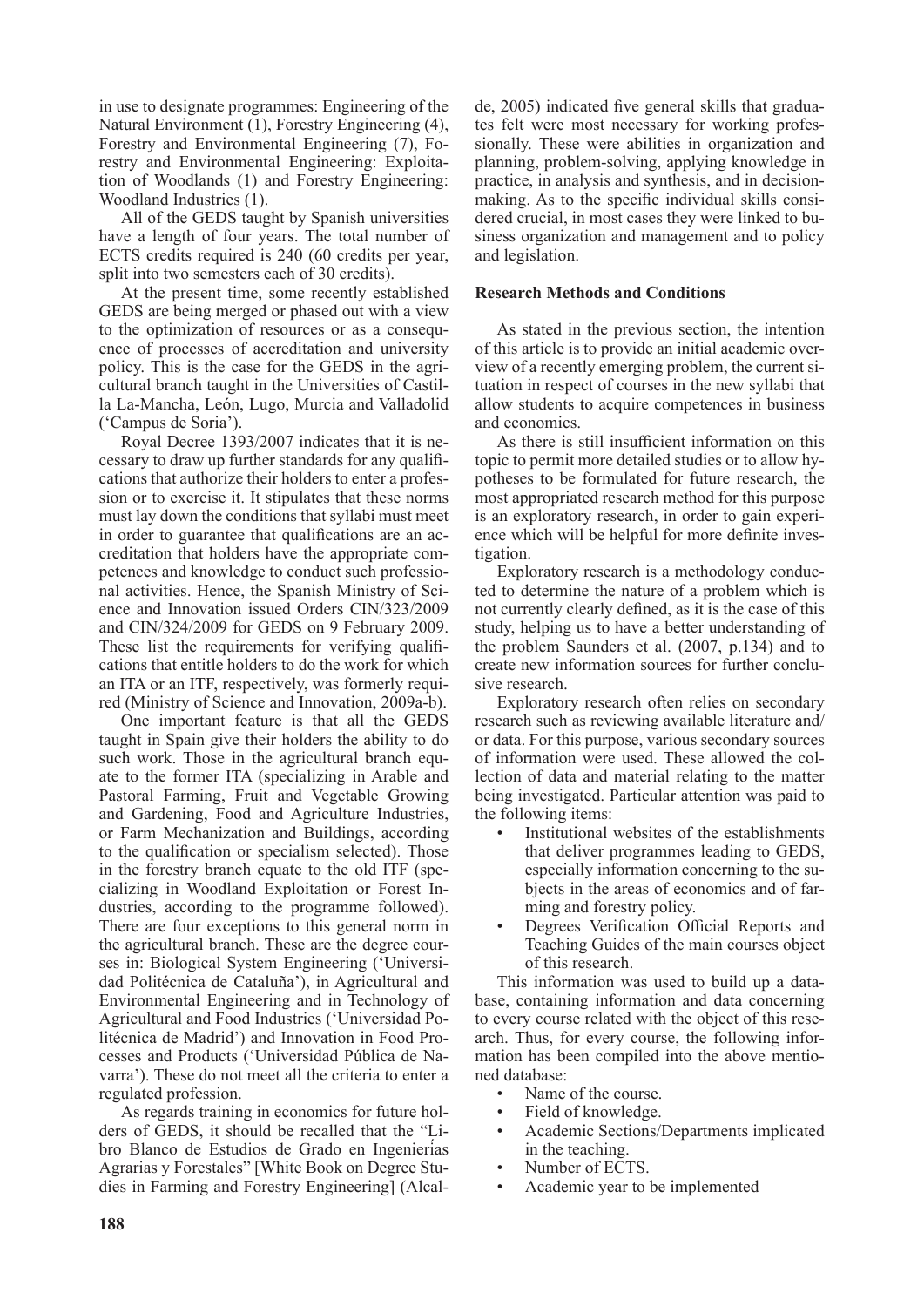## Brief description of contents.

Later, this information was processed with the aid of the Excel program (Microsoft Office Excel 2013), with the intention of synthesizing and analysing the facts available, producing the charts, graphs and tables that are included in this paper. The objective was to give a general idea of the situation subjects being considered within the various recently established university syllabi in Spain.

The secondary data analysis is mainly focused on the calculus of extreme values as maximum and minimum for the quantitative variables (as number of courses, number of ECTS), analysis of frequencies for the qualitative ones, and finally, grouping subjects/courses according to their typology. Moreover the Wordle Web tool has been used for the performance of words maps identifying the main courses belonging to the Agricultural Economics, Business and Policy competences.

### **Research Results**

### *a) Subjects in the Agriculture Area*

In the 48 GEDS in the agricultural branch, a total of 208 subjects relating to economics and agricultural policy are taught. They total 1,056 ECTS credits, with 58% of the subjects and 63% of the credits being compulsory. This implies an average of four subjects and 22 ECTS per degree course. However, there is great variability from one university to another (Table 2.1).

Two universities stand out as having a syllabus with the greatest workload in these subject areas. One is the 'Universidad Politécnica de Valencia', where 120 ECTS are on offer (10 ECTS being compulsory), spread over 24 subjects in the degree programme in Engineering for Agriculture, Food and the Rural Environment. The other is the 'Universidad de Córdoba', which has a degree course with the identical name and professional status that includes 48 ECTS (of which 18 ECTS are compulsory) spread over nine subjects.

In contrast, the smallest student workload for these topics is found at the Universidad Miguel Hernández in Elche. This institution offers just 15 ECTS spread over three subjects in its degree in Food, Agricultural and Environmental Engineering. However, all of these are compulsory credits.

In relation to the obligatory or optional nature of such business training, it can be stated that all syllabi for GEDS in the agriculture branch have at least one compulsory subject (6 ECTS), while 63% of them include two. The maximum number of compulsory subjects in any syllabus is nine (36 ECTS).

*Table 2.1. Summary of Implementation of Economics, Sociology and Policy Subjects in Syllabuses for GEDS in the Agriculture Area.*

|                                   | <b>DEGREE PROGRAMME</b>                                    |              | 1 <sup>st</sup> |              |               | 2 <sub>nd</sub> |              | 3rd            |               |     |   | 4 <sup>th</sup> |     |
|-----------------------------------|------------------------------------------------------------|--------------|-----------------|--------------|---------------|-----------------|--------------|----------------|---------------|-----|---|-----------------|-----|
| <b>UNIVERSITY</b>                 |                                                            | OBL          |                 | OBL          |               | OBL             |              | OPT            |               | OBL |   | OPT             |     |
|                                   |                                                            | N            | C               | N            | $\mathcal{C}$ | N               | $\mathsf{C}$ | N              | $\mathcal{C}$ | N   | C | N               | C   |
| U. Almeria                        | <b>Agricultural Engineering</b>                            | 1            | 6               | 1            | 6             | $\overline{2}$  | 12           |                |               |     |   |                 |     |
| U. Burgos                         | Rural environment and Agro-<br>food Engineering            | 1            | 6               | 1            | 6             |                 | 3            |                |               |     |   |                 |     |
| U. Castilla-La                    | Agro-food Engineering                                      | 1            | 6               |              |               |                 | 6            |                |               |     |   | $\overline{2}$  | 9   |
| Mancha (C.<br>Albacete)           | Agricultural Engineering y del<br>Medio Rural              | 1            | 6               |              |               | 1               | 6            |                |               |     |   | $\overline{2}$  | 9   |
| U. Castilla-La<br>Mancha          | Agricultural Engineering y del<br>Medio Rural              | 1            | 6               |              |               | 1               | 6            |                |               |     |   | 1               | 4,5 |
| (C. Ciudad Real)                  | Agro-food Engineering                                      | 1            | 6               |              |               | 1               | 6            |                |               |     |   | 1               | 4,5 |
| U. Católica S. Teresa<br>de Jesús | Agricultural and Rural<br><b>Environmental Engineering</b> |              |                 | 1            | 6             | $\overline{2}$  | 8            |                |               |     |   | 1               | 4   |
| U. Córdoba                        | Rural environment and Agro-<br>food Engineering            | 1            | 6               | 1            | 6             | 1               | 6            | 2              | 12            |     |   | 4               | 18  |
| U. Europea Miguel<br>Cervantes    | Agro-food Engineering                                      |              |                 | 1            | 6             | 1               | 6            |                |               |     |   | 1               | 6   |
| U. Extremadura -<br>C.U. Sta. Ana | Agricultural and Food<br>industries Engineering            | $\mathbf{1}$ | 6               | 1            | 6             |                 |              |                |               |     |   |                 |     |
| U. Extremadura<br>(C. Badajoz)    | <b>Agricultural Holdings</b><br>Engineering                | 1            | 6               | 1            | 6             |                 |              | $\overline{2}$ | 12            |     |   |                 |     |
|                                   | Horticulture and Gardening<br>Engineering                  | 1            | 6               | 1            | 6             |                 |              |                |               |     |   |                 |     |
|                                   | Agricultural and Food<br>industries Engineering            | 1            | 6               | $\mathbf{1}$ | 6             |                 |              |                |               |     |   |                 |     |
| U. Gerona                         | Agro-food Engineering                                      | 1            | 6               | 1            | 6             |                 |              | 1              | 6             |     |   |                 |     |
| U. Huelva                         | <b>Agricultural Engineering</b>                            | 1            | 6               |              |               |                 |              |                |               |     | 6 |                 |     |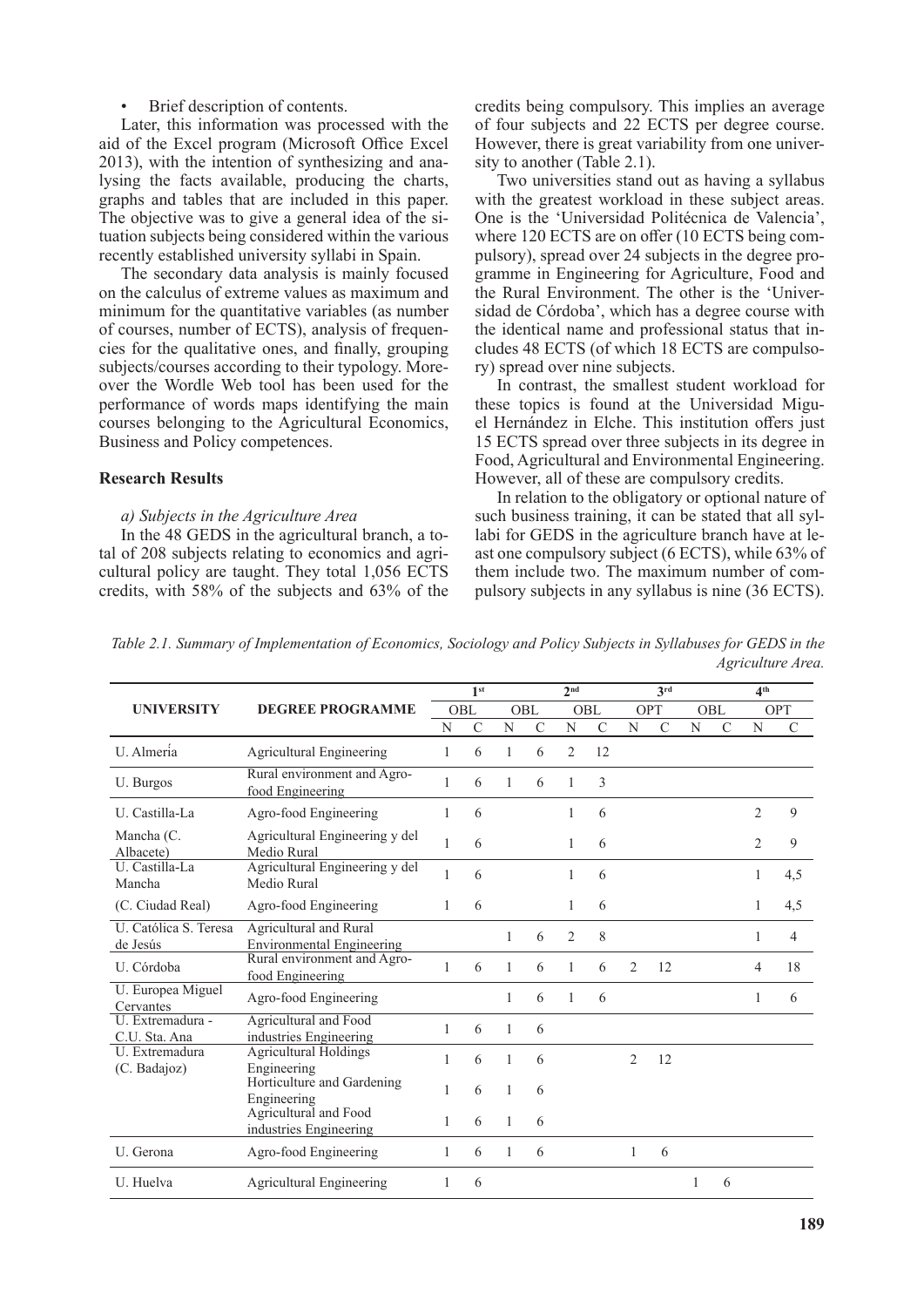| <b>U.</b> Islas Baleares       | Rural environment and Agro-                                  | $\mathbf{1}$   | 6  | $\mathbf{1}$   | 6   |                |      |                |       | $\mathbf{1}$   | 6   |                |       |
|--------------------------------|--------------------------------------------------------------|----------------|----|----------------|-----|----------------|------|----------------|-------|----------------|-----|----------------|-------|
| U. Jaime I                     | food Engineering<br>Rural environment and Agro-              |                |    | $\overline{c}$ | 12  |                |      |                |       |                |     |                |       |
|                                | food Engineering<br>Agricultural Engineering y del           |                |    |                |     |                |      |                |       |                |     |                |       |
| U. La Laguna                   | Medio Rural                                                  | 1              | 6  | $\mathbf{1}$   | 6   |                |      |                |       | $\mathbf{1}$   | 6   |                |       |
| U. León (C. León)              | Rural Environment and<br><b>Agricultural Engineering</b>     |                |    | $\mathbf{1}$   | 6   |                |      |                |       | $\mathbf{1}$   | 4,5 |                |       |
|                                | Agro-environmental                                           |                |    | $\mathbf{1}$   | 6   | 1              | 6    |                |       | 1              | 4,5 | $\mathbf{1}$   | 3     |
| U. León (C.                    | Engineering                                                  |                |    |                |     |                |      |                |       |                |     |                |       |
| Ponferrada)                    | Agro-food Engineering                                        |                |    | $\mathbf{1}$   | 6   |                |      |                |       | $\mathbf{1}$   | 4,5 | $\mathbf{1}$   | 3     |
| U. Lérida                      | Food and Agricultutal<br>Engineering                         |                |    | $\overline{c}$ | 12  |                |      |                |       |                |     |                |       |
| U. Miguel Hernández            | Agro-Food and Agro-                                          | 1              | 6  | $\mathbf{1}$   | 4,5 | $\mathbf{1}$   | 4,5  |                |       |                |     |                |       |
| U. Politécnica de              | environmental Engineering<br>Hortofruit and garden           |                |    |                |     |                |      |                |       |                |     |                |       |
| Cartagena                      | Engineering                                                  |                |    | $\mathbf{1}$   | 6   | 2              | 7,5  |                |       | $\mathbf{1}$   | 3   | $\mathbf{1}$   | 3     |
|                                | Agro-Food Industries<br>Engineering                          |                |    | $\mathbf{1}$   | 6   | 1              | 4,5  |                |       | $\mathbf{1}$   | 3   | 2              | 6     |
| U. Politécnica                 | Agricultural Engineering                                     |                |    | 2              | 12  |                |      |                |       |                |     | 1              | 6     |
| de Cataluña                    | Country and Agro-                                            |                |    |                |     |                |      |                |       |                |     |                |       |
|                                | environmental Engineering                                    |                |    | $\overline{c}$ | 12  | 1              | 6    |                |       |                |     | 1              | 6     |
|                                | Food Engineering                                             |                |    | $\overline{2}$ | 12  |                |      |                |       |                |     | 2              | 12    |
|                                | Bio-systems Engineering                                      |                |    | 1              | 6   |                |      |                |       |                |     | 1              | 6     |
| U. Politécnica                 | Agricultural Engineering                                     |                |    | $\mathbf{1}$   | 6   | $\mathbf{1}$   | 6    |                |       |                |     |                |       |
| de Madrid                      | Agro-environmental<br>Engineering                            | 1              | 4  |                |     |                |      |                |       |                |     | 5              | 22    |
|                                | Food Engineering                                             | 1              | 4  | $\mathbf{1}$   | 6   |                |      |                |       | 1              | 4   | 2              | 8     |
|                                | Agronomic Engineering and                                    | 1              | 4  |                |     | 1              | 4    |                |       | 1              | 4   | 5              | 20    |
|                                | Science<br>Agricultural and Food                             | $\overline{c}$ | 10 | $\overline{2}$ | 8   | 3              | 10   | 1              | 4     | $\overline{2}$ | 8   | 4              | 20    |
| U. Politécnica de              | <b>Industries Engineering</b><br>Rural environment and Agro- |                |    |                |     |                |      |                |       |                |     |                |       |
| Valencia                       | food Engineering                                             |                |    | $\mathbf{1}$   | 6   | $\mathbf{1}$   | 6    | 1              | 6     |                |     | 21             | 102   |
| U. Pública de                  | Rural environment and Agro-                                  | $\mathbf{1}$   | 6  | $\mathbf{1}$   | 6   |                |      |                |       | $\mathbf{1}$   | 6   | 3              | 9     |
| Navarra                        | food Engineering<br>Processes and Food Products              |                |    |                |     |                |      |                |       |                |     |                |       |
|                                | Engineering                                                  | $\mathbf{1}$   | 6  | $\mathbf{1}$   | 6   | 1              | 6    |                |       |                |     |                |       |
| U. Rovira y Virgili            | Agro-food Engineering                                        |                |    | 1              | 6   |                |      |                |       | $\mathbf{1}$   | 3   |                |       |
| U. Salamanca (C.               | <b>Agricultural Engineering</b>                              |                |    | $\overline{2}$ | 12  | $\overline{2}$ | 13,5 |                |       |                |     |                |       |
| Salamanca)<br>U. Salamanca (C. |                                                              |                |    |                |     |                |      |                |       |                |     |                |       |
| Zamora)                        | Agro-food Engineering                                        |                |    | $\mathbf{1}$   | 6   | $\mathbf{1}$   | 6    |                |       |                |     |                |       |
| U. Santiago de<br>Compostela   | Agricultural Engineering y del<br>Medio Rural                |                |    | $\mathbf{1}$   | 6   | $\mathbf{1}$   | 6    |                |       |                |     | $\mathbf{1}$   | 4,5   |
| (C. Lugo)                      | Agro-Food Industries                                         |                |    |                |     |                |      | $\mathbf{1}$   | 4,5   | 2              | 12  |                |       |
|                                | Engineering                                                  |                |    |                |     |                |      |                |       |                |     |                |       |
| U. Sevilla                     | <b>Agricultural Engineering</b>                              |                |    | 2              | 12  |                |      |                |       |                |     | $\mathbf{1}$   | 6     |
| U. Valladolid - INEA           | Agricultural Engineering y del<br>Medio Rural                | $\mathbf{1}$   | 6  |                |     |                |      |                |       | $\mathbf{1}$   | 6   | 9              | 30    |
| U. Valladolid (C.              | Agricultural Engineering y del                               | $\mathbf{1}$   | 6  |                |     |                |      | $\overline{2}$ | 6     | $\mathbf{1}$   | 6   |                |       |
| Palencia)                      | Medio Rural<br>Agricultural and Food                         |                |    |                |     |                |      |                |       |                |     |                |       |
|                                | <b>Industries Engineering</b>                                | 1              | 6  | $\mathbf{1}$   | 6   |                |      |                |       |                |     |                |       |
| U. Valladolid (C.<br>Soria)    | Rural Environmental and<br>Agricultural Engineering          | $\mathbf{1}$   | 6  |                |     |                |      | $\overline{2}$ | $8\,$ | $\mathbf{1}$   | 6   | $\overline{2}$ | $8\,$ |
| U. Zaragoza                    | Rural environment and Agro-                                  |                |    | $\mathbf{1}$   | 6   | $\mathbf{1}$   | 6    |                |       |                |     | $\mathbf{1}$   | 6     |
|                                | food Engineering                                             |                |    |                |     |                |      |                |       |                |     |                |       |

*N: Number of courses; C: Number of ECTS, OBL: Compulsory contents; OPT: Optative Contents; 1st: First year; 2nd: Second year; 3rd: Third year; 4th: Fourth year.*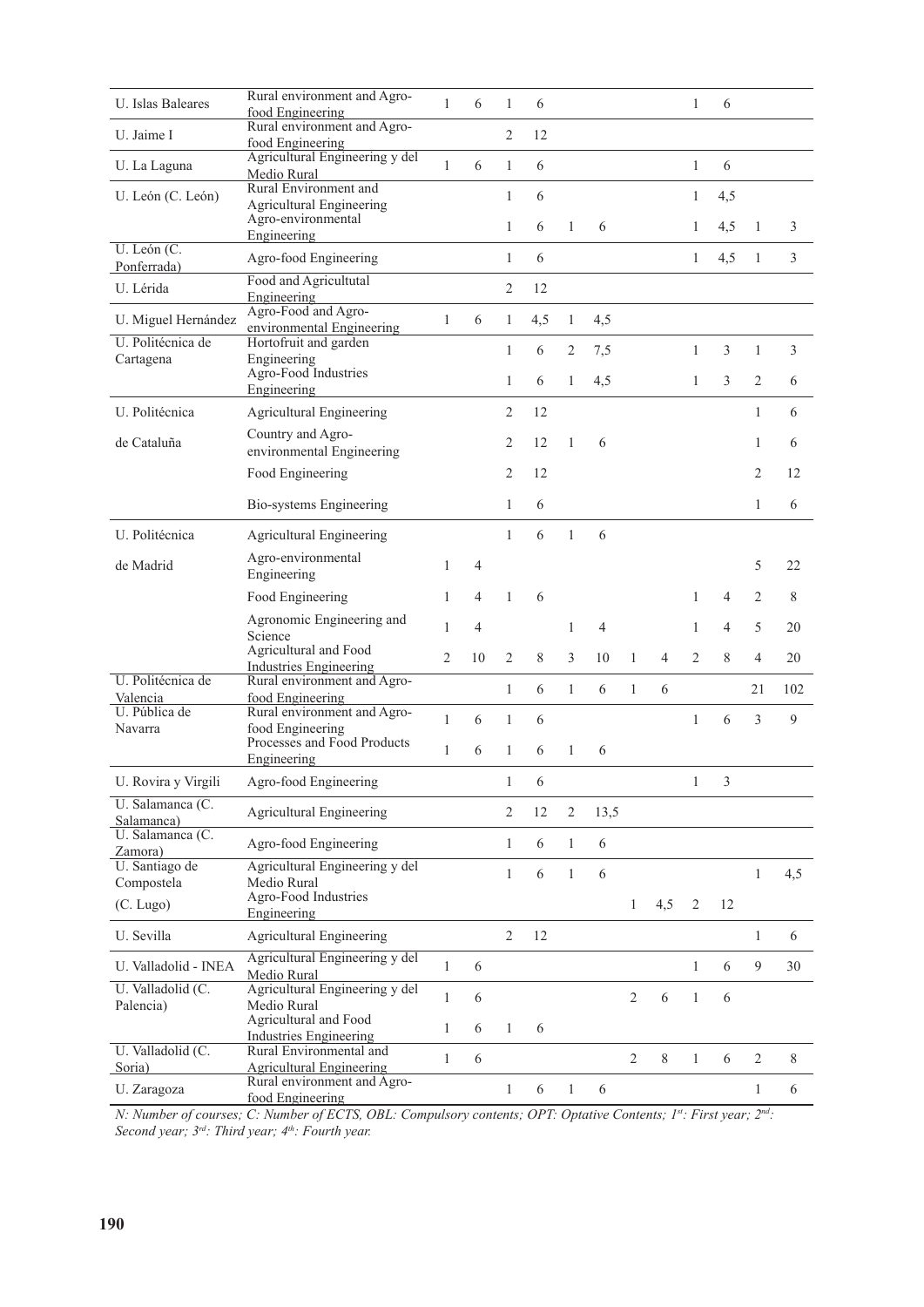As regards the contents of courses, reference may be made to Figure 2.1. This is a word-map reflecting the contents most often included to meet the need to acquire the competences defined in legislation.



*Fig. 2.1. Word-Map of Economics, Sociology and Agricultural Policy Subjects in Syllabuses for GEDS in the Agriculture Area.*

b) Subjects in the Forestry Area In the 14 GEDS in the forestry branch, a total of 53 subjects relating to economics and forestry policy are taught (275 ECTS credits). Of these subjects, 59% are compulsory, as are 64% of the credits. This implies an average of three subjects and 19 ECTS per degree. However, here again a certain variability can be seen, according to the university concerned (Table 2.2).

The university whose syllabus has the heaviest workload for these subjects is the 'Universidad Politécnica de Valencia'. It offers 48 ECTS (of which 12 ECTS are compulsory), spread over 10 subjects in its programme leading to the degree in Forestry and Environmental Engineering.

In contrast, the smallest workload in these subjects is to be found in the degree in Forestry Engineering at the 'Universidad de Lérida'. This has just 12 ECTS divided between two subjects, although both of these are compulsory.

In respect of the obligatory or optional nature of this business training, it can be stated that all the syllabi for GEDS in the forestry branch have at least one compulsory subject (6 ECTS), and that 64% of them include two. The maximum number of compulsory subjects found is three (18 ECTS).

*Table 2.2. Summary of Implementation of Economics, Sociology and Policy Subjects in Syllabuses for GEDS in the Forestry Area.*

|                                           |                                                                        | 1 <sup>st</sup> |               |                |               | 2 <sub>nd</sub> |               | 3rd            |                |                |               | 4 <sup>th</sup> |               |  |
|-------------------------------------------|------------------------------------------------------------------------|-----------------|---------------|----------------|---------------|-----------------|---------------|----------------|----------------|----------------|---------------|-----------------|---------------|--|
| <b>UNIVERSITY</b>                         | <b>DEGREE PROGRAMME</b>                                                | OBL             |               | OBL            |               | OBL             |               | <b>OPT</b>     |                | OBL            |               | OPT             |               |  |
|                                           |                                                                        | N               | $\mathcal{C}$ | N              | $\mathcal{C}$ | N               | $\mathcal{C}$ | N              | $\mathcal{C}$  | N              | $\mathcal{C}$ | N               | $\mathcal{C}$ |  |
| U. Castilla-La<br>Mancha<br>(C. Albacete) | Forestry and Environmental<br>Engineering                              | 1               | 6             |                |               |                 |               |                |                |                |               | $\overline{2}$  | 9             |  |
| U. Católica S. Teresa<br>de Jesús         | Forestry Engineering                                                   |                 |               | 1              | 6             |                 |               | 1              | $\overline{4}$ | $\overline{2}$ | $\mathbf{Q}$  |                 |               |  |
| U. Córdoba                                | Forestry Engineering                                                   | $\mathbf{1}$    | 6             | $\mathbf{1}$   | 6             |                 |               |                |                |                |               | $\overline{2}$  | 10,5          |  |
| U. Extremadura<br>(C. Plasencia)          | Forestry and Environmental<br>Engineering:<br><b>Forestry Holdings</b> | 1               | 6             | 1              | 6             |                 |               |                |                |                |               | $\overline{2}$  | 12            |  |
| U. Huelva                                 | Forestry and Environmental<br>Engineering                              |                 |               | $\mathbf{1}$   | 6             | $\mathbf{1}$    | 6             |                |                |                |               | $\mathbf{1}$    | 4,5           |  |
| U. León<br>(C. Ponferrada)                | Forestry and Environmental<br>Engineering                              |                 |               | 1              | 6             |                 |               |                |                | $\mathbf{1}$   | 4,5           | 2               | 6             |  |
| U. Lérida                                 | Forestry Engineering                                                   |                 |               | 1              | 6             |                 |               |                |                | 1              | 6             |                 |               |  |
| U. Oviedo<br>(C. Mieres)                  | Forestry and Environmental<br>Engineering                              | $\mathbf{1}$    | 6             |                |               |                 |               |                |                | 1              | 6             | 1               | 6             |  |
| U. Politécncia de<br>Madrid               | Natural Environment<br>Engineering                                     | 1               | 6             | 1              | 3             |                 |               |                |                | 1              | 6             |                 |               |  |
|                                           | Forestry Engineering                                                   | $\mathbf{1}$    | 6             | $\mathbf{1}$   | 3             |                 |               |                |                | $\mathbf{1}$   | 6             |                 |               |  |
| U. Politécnica de<br>Valencia             | Forestry and Environmental<br>Engineering                              |                 |               | $\overline{2}$ | 12            |                 |               |                |                |                |               | 8               | 36            |  |
| U. Santiago de<br>Compostela              | Forestry and Environmental<br>Engineering                              |                 |               | 1              | 6             | 1               | 6             |                |                |                |               |                 |               |  |
| (C. Lugo)                                 |                                                                        |                 |               |                |               |                 |               |                |                |                |               |                 |               |  |
| Valladolid<br>(C. Palencia)               | Forestry and Environmental<br>Engineering                              | $\mathbf{1}$    | 6             |                |               |                 |               | 1              | 3              | 1              | 6             |                 |               |  |
| U. Valladolid<br>(C. Soria)               | Forestry Engineering:<br><b>Forestry Industries</b>                    | 1               | 6             | 1              | 6             |                 |               | $\overline{2}$ | 8              | 1              | 6             |                 |               |  |

*N: Number of courses; C: Number of ECTS, OBL: Compulsory contents; OPT: Optative Contents; 1st: First year; 2nd: Second year; 3rd: Third year; 4th: Fourth year.*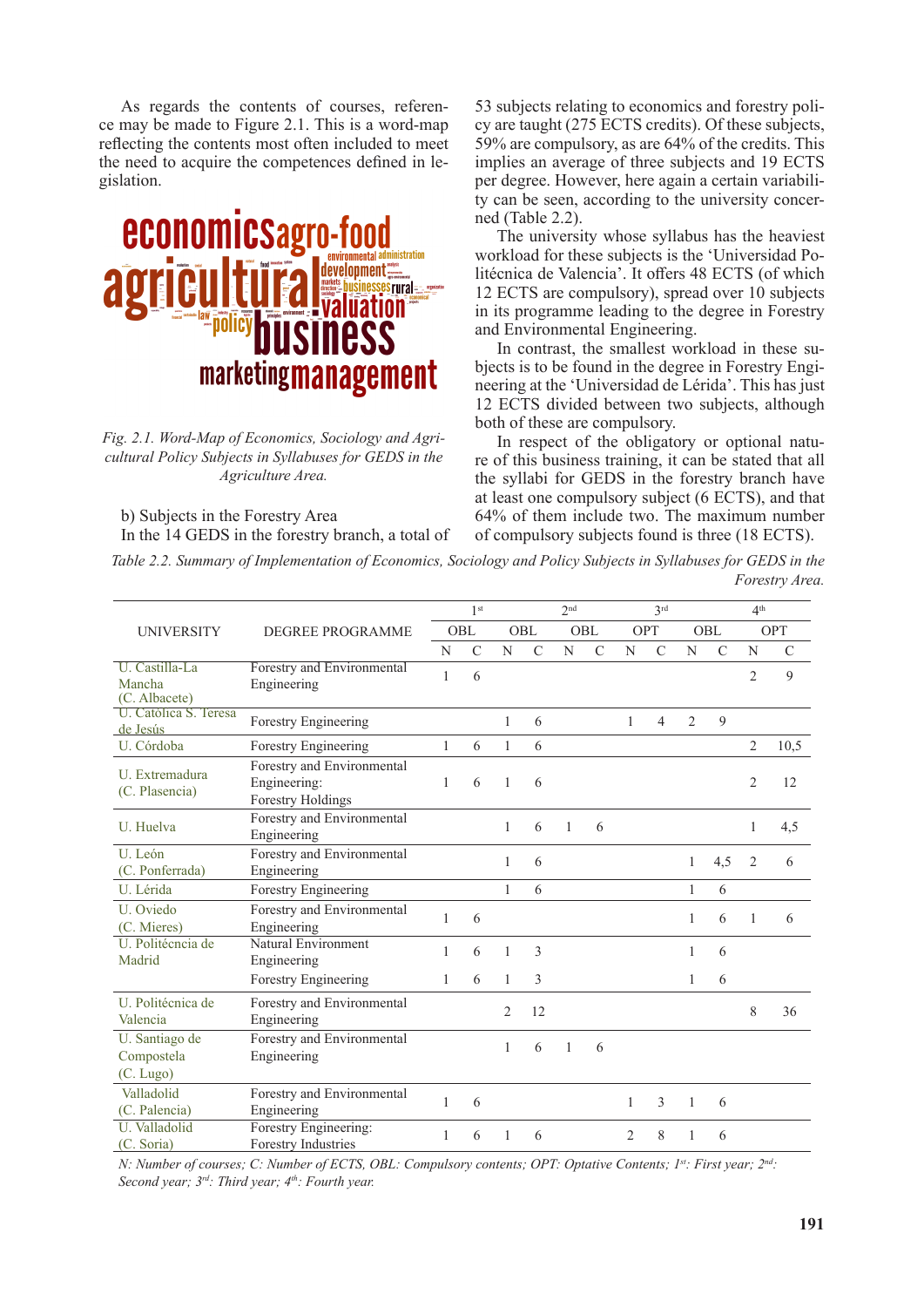Figure 2.2 shows the word-map reflecting the contents most often incorporated in such courses. These are intended to meet the need to acquire the competences laid out in legislation.



*Fig. 2.2. Word-Map of Economics, Sociology and Agricultural Policy Subjects in Syllabuses for GEDS in the Forestry Area.*

## *c) Practical Placements*

The organization of university courses on the basis of the stipulations of Royal Decree 1393/2007 brought major changes in structures. However, it also led to the modification of teaching methods. The possibility of introducing practical placements into the syllabus is intended to reinforce commitments to ensure graduates of courses are employable. It aims to enrich students' training within a business context, allowing them to exchange information that will permit them to gain a deeper knowledge of the skills demanded by the labour market, as it sets in different studies (Campelo and Lorenzana, 2014b).

Of GEDS in the agricultural branch, 92% offer practical placements in enterprises, while 100% of those in the forestry branch do so. These placements amount to between 4.5 and 24 ECTS. However, they are compulsory in only 25% of the programmes.

## **Conclusions**

- 1. Despite their shared legislative framework, great disparity may be observed in the way in which the various degree courses in "Green Engineering" implement the required contents in economics and business studies. This is equally true in both the agriculture and the forestry area.
- 2. This disparity is visible in respect both of contents and of total workload (ECTS credits). It may also be seen in the way in which contents are implemented as compulsory or optional. The range is between a minimum of 4 ECTS and a maximum of 22.5 ECTS for compulsory credits, whilst optional credits available run from 0 to 180, according to syllabus and university.
- 3. This disparity deserves further investigation in the near future with a view to determining both

its possible causes and its consequences. This is because it is likely that it will soon give rise to certain difficulties in respect of student mobility between universities within Spain. This type of analysis might constitute a new line of research.

4. Finally, it is worth stressing the consensus in place with regard to commitments to linking universities and businesses. This is reflected in the introduction of practical placements almost universally in syllabuses, even if with varying prominence as a function of which university is involved, as reflected in this paper.

## **References**

- 1. Alcalde, M. (2005). Libro Blanco: Título de Grado en Ingenierías Agrarias e Ingenierías Forestales, Agencia Nacional de Evaluación de la Calidad y Acreditación, (Coord.) , Madrid. Available at: http://www.aneca.es/var/media/150348/libroblanco\_agrarias\_forestales\_def.pdf
- 2. Campelo, M.P. Lorenzana A. (2014a). Formación económica y empresarial en los planes de estudio de los "Ingenieros Verdes" españoles. In: Experiencias en la adaptación al EEES (Rodríguez, J. (Coord.)). McGraw Hill Education. Madrid (Spain).
- 3. Campelo, M.P. Lorenzana A. (2014b). La calidad de las prácticas externas en titulaciones de Ingenierías Verdes: valoraciones de los agentes implicados. In: Aprendizaje y métodos de docencia avanzada (Visa, M. (Coord.)). Editorial ACCI. Madrid (Spain).
- 4. Jefatura del Estado (2007). Ley Orgánica 4/2007, de 12 de abril, por la que se modifica la Ley Orgánica 6/2001, de 21 de diciembre, de Universidades, Boletín Oficial del Estado nº 89. Available at: http://www.boe.es/buscar/doc. php?id=BOE-A-2007-7786
- 5. Ministerio de Ciencia e Innovación (2009a). Orden CIN/323/2009, de 9 de febrero, por la que se establecen los requisitos para la verificación de los títulos universitarios oficiales que habiliten para el ejercicio de la profesión de Ingeniero Técnico Agrícola, Boletín Oficial del Estado nº 43. Available at: http://www.boe.es/buscar/doc. php?id=BOE-A-2009-2803
- 6. Ministerio de Ciencia e Innovación (2009b). Orden CIN/324/2009, de 9 de febrero, por la que se establecen los requisitos para la verificación de los títulos universitarios oficiales que habiliten para el ejercicio de la profesión de Ingeniero Técnico Forestal, Boletín Oficial del Estado nº 43. Available at: http://www.boe.es/buscar/doc. php?id=BOE-A-2009-2804
- 7. Ministerio de Educación y Ciencia (2007).Real Decreto 1393/2007, de 29 de octubre, por el que se establece la ordenación de las enseñanzas universitarias oficiales, Boletín Oficial del Es-